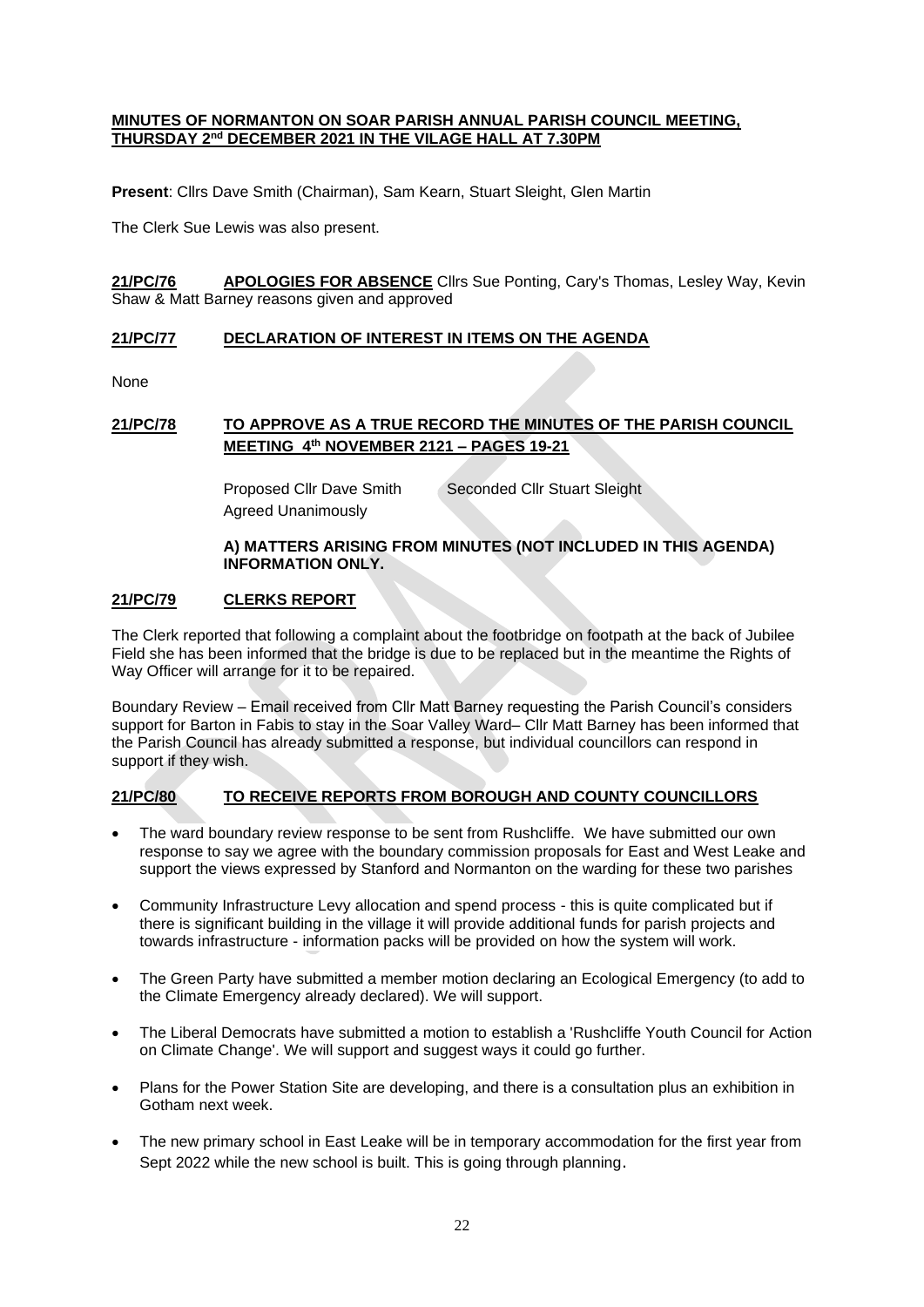# **21/PC/81 TO RECEIVE REPORTS ON POLICING, HIGHWAYS & TRAFFIC MATTERS**

- **Update from ST on drainage -**The Chairman reported that he had received an email from Tim Smith, STW informing that a contractor had been selected for the root cut and cleanse of the entire length of the surface water along Main Street and are awaiting a start date, once the roots have been removed and sewer cleansed, they will undertake a CCTV survey to see if any further work is required. It was agreed once date has been received it will be published on social media along with a leaflet to each house in the village.
- **Parking**  Several complaints have been received about the state of the parking on Moor Lane when there is a football match on. The Clerk was requested to email Kegworth Imps and Mather Jamie politely requesting that they speak to parents asking them to park more responsible thus allowing pedestrians with pushchairs and wheelchairs to get by.
- **Highways** The Chairman reported that he had a meeting with Cllr Matt Barney and Laura Trussler from NCC/Via Highways on the condition of Far Lane after the floods last year and it was agreed that Highways would look at cleaning the drains and reinstatement of the road.
- **Policing** The Clerk reported that she had attended the RSVCSG meeting which did not attract v many people and those present discussed whether the Group has a future. It was agreed to give the RSVCSG a further try by updating the membership (which is basically an email list) to include all the neighbourhood watch coordinators and all the clerks to parish councils, and other potentially interested parties such as the local representatives of the NFU (National Farmers' Union), in the south Rushcliffe area.

### **21/PC/82 TO APPROVE BUDGET FOR 2022-2023 AND SET PRECEPT FOR RUSHCLIFFE BOROUGH COUNCIL**

The Chairman referred to the draft budget previously discussed at the Finance Meeting and requested approval.

# **RESOLUTION**

That the precept requirement for 2022-2023 be set at 14,435 which equates to a 1.4% increase.

**Proposed Cllr Dave Smith Seconded Cllr Sam Kearn Agreed Unanimously**

# **21/PC/83 TO DISCUSS THE POSSIBLE REMOVAL OF HEDGE ALONG ALLOTMENT 6 AND REPLACE WITH A FENCE**

Following a request to remove the hedge along Allotment 6 and replace with an appropriate post and stock wire fence it was agreed that the Clerk consult with all allotment holders for their views and report back to the next meeting.

#### **21/PC/84 TO AGREE RESPONSE TO CONSULTATION ON PROPOSED PARKING RESTRICTIONS, MAIN STREET**

The Chairman referred members to the paper previously circulated regarding proposed parking restrictions on Main Street.

Following a discussion, it was agreed not to object to it in principle but feel concerned that it will push parking further down Main Street and would like to request if there is any possibility the length of the lines could be reduced.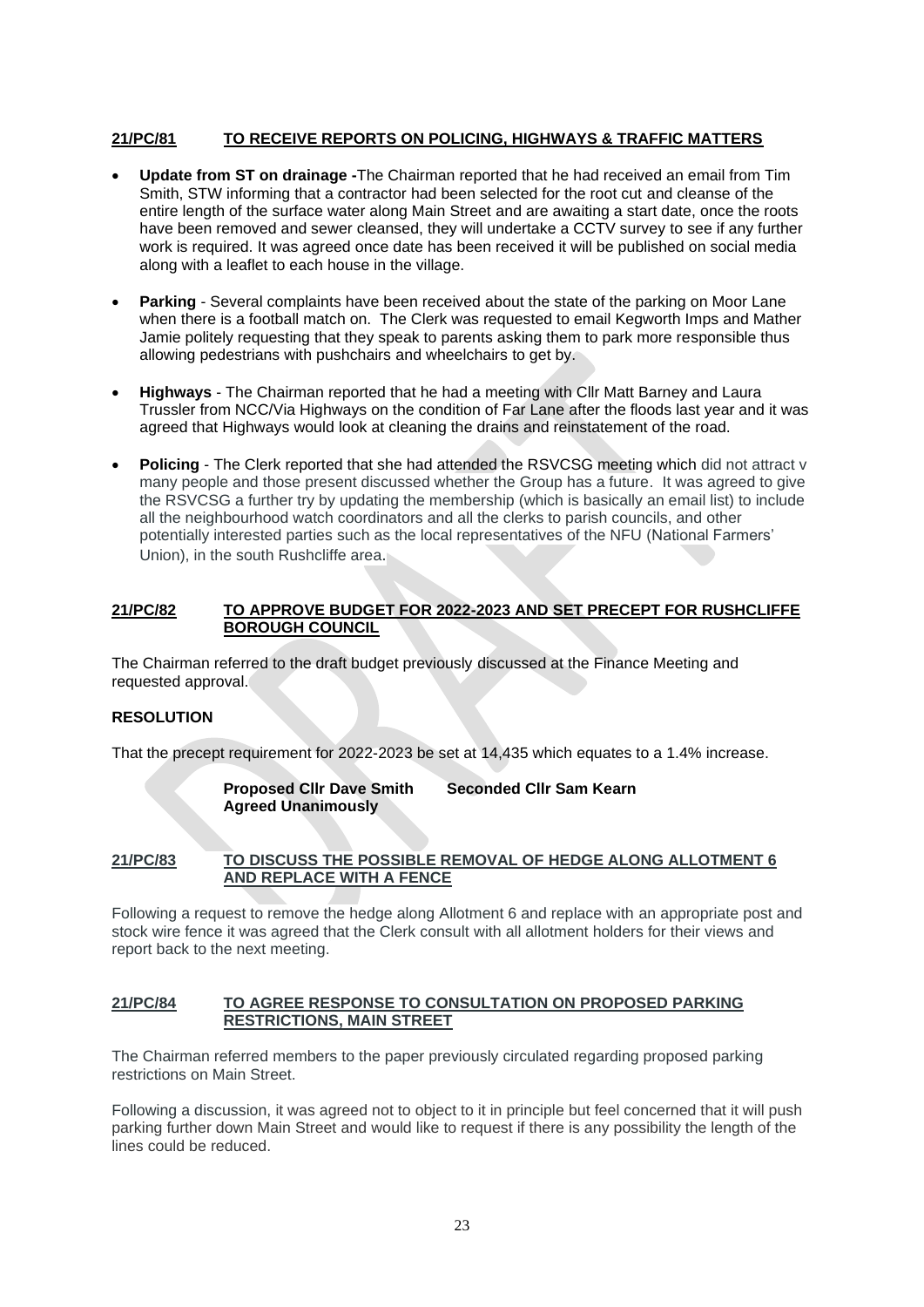### **21/PC/85 TO AGREE RESPONSE TO THE CONSULTATION ON RATCLIFFE-ON-SOAR POWER STATION**

The Chairman reported that he had attended the Public Consultation Exhibition at Thrumpton Village Hall which showed all the future plans for the power station site.

Following a discussion, it was agreed all Councillors either attend the next consultation at Gotham Village Hall or visit the website to review the plans and then complete the questionnaire and send it back to the Clerk so all answers can be collated, and a response formulated.

### **21/PC/86 PLANNING**

**21/02827/FUL 81 Main Street**

**Erection of a single storey green house at the rear**

**No Objections Agreed Unanimously**

# **21/PC/87 TO RECEIVE REPORTS AND UPDATES ON:**

**PLAYING FIELDS –** Trees have been ordered along with a Sessile Oak for the Queens Platinum Jubilee

**FERRY & FERRY SIGN –** The new ferry sign has now been installed and a resident has agreed to repaint the old sign ready for it to be installed on the opposite side of the river.

**UPDATE FROM ENVIRONMENT GROUP** – Clerk to contact Ben to see if they have anyone who is willing to lead the Environment Group and also to enquire where the wild seeds are that were donated by Rushcliffe Borough Council

**EMAILS –** The Clerk requested that as from Monday that all councillors use their new email addresses**.**

**QUEENS PLATINUM JUBILEE –** Nothing further to report

**VILLAGE NEWS ITEMS –** Article to be submitted on the two parish councillor vacancies.

# **21/PC/88 TO APPROVE CHEQUES, DIRECT DEBITS, & BILL PAYMENTS FOR NOVEMBER 2021**

| <b>Cheque</b><br><b>No</b> | Payee           | <b>Details</b>                             | Amount |
|----------------------------|-----------------|--------------------------------------------|--------|
|                            |                 |                                            |        |
| 2175                       | S Lewis         | Salary                                     | 258.23 |
| 2176                       | <b>HMRC</b>     | <b>PAYE</b>                                | 64.60  |
| 2177                       | Fairway Roofing | Ferry Roof Repair                          | 905.00 |
|                            | Ladybug Garden  |                                            |        |
| 2178                       | <b>Services</b> | <b>Hedge Cutting Play Field/Allotments</b> | 530.00 |
|                            |                 | Refreshments for Xmas Lights Switch-       |        |
| 2179                       | D Smith         | on                                         | 55.16  |
|                            |                 | Refreshments for Xmas Lights Switch-       |        |
| 2180                       | S Sleight       | on                                         | 145.25 |
|                            | Ladybug Garden  |                                            |        |
| 2181                       | <b>Services</b> | Installation of Ferry Sign                 | 130.00 |
|                            |                 |                                            |        |